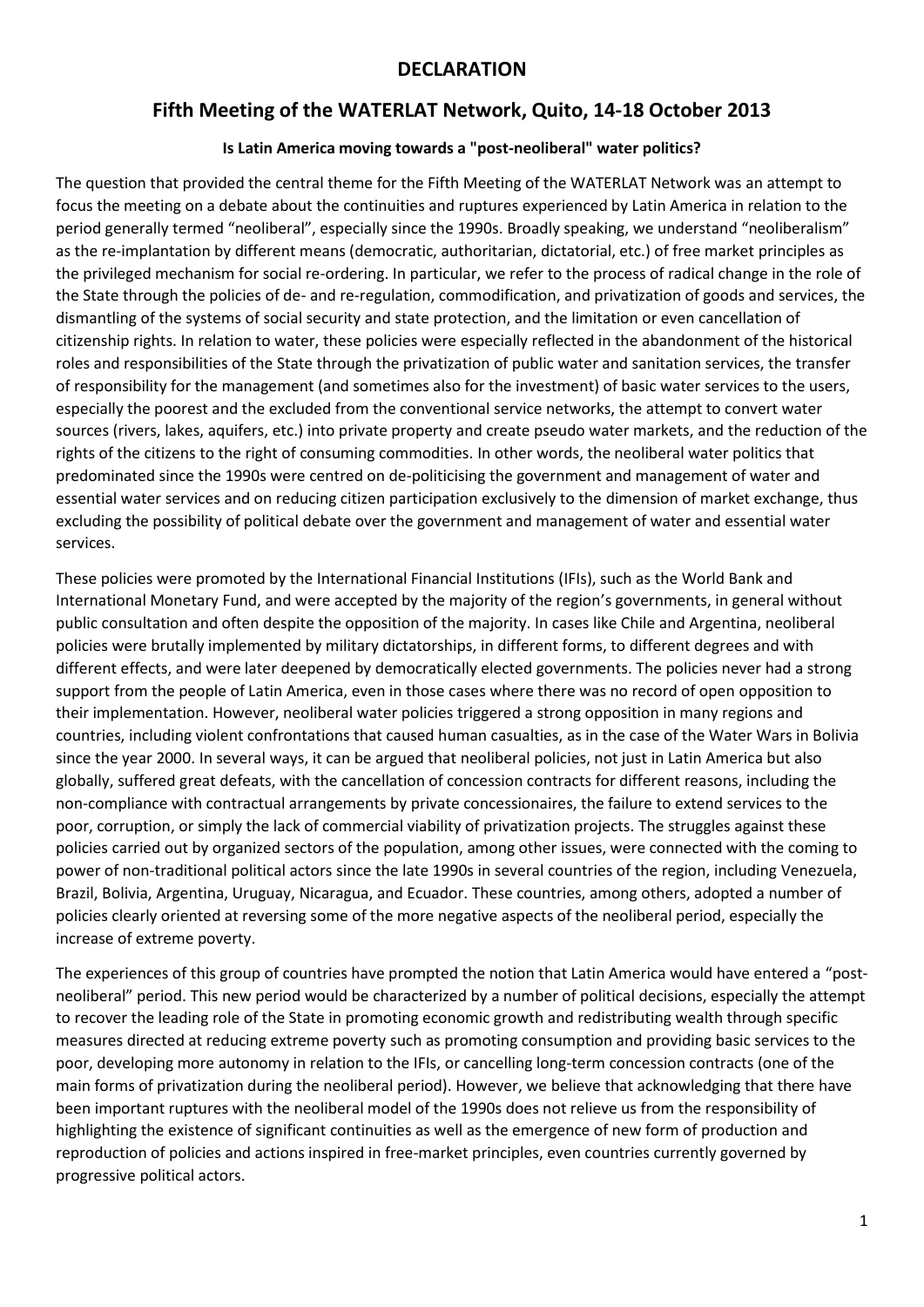This is why we decided to address the question Is Latin America moving towards a "post-neoliberal" water politics? In this regard, the participants in the meeting came to the following conclusions, which provide the basis for a preliminary response:

- We recognize the existence of important ruptures with the neoliberal period in some countries of the region. These ruptures are related mainly with the recovering of an active role of the State in strategic decisionmaking and in the capacity to invest in the promotion of economic growth, a better wealth distribution, and the reduction of extreme poverty. It is important to celebrate these achievements that have taken place in a context that favours the recovering of important aspects of sovereignty and the promotion of regional integration.
- The neoliberal model has suffered a series of deep crises and exhaustion in the region, which has prompted diverse responses. Some governments such as those of Chile, Colombia or Mexico have not moved into a post-neoliberal stage but have rather exacerbated neoliberal policies, seeking a solution to the crisis in the same free-market policies. The emergence of the Pacific Alliance is the clearest demonstration of such process. In other cases, there have been clear attempts to rebuild the capacity of the State to intervene and lead the processes of economic growth and wealth distribution, which constitutes a rupture with the neoliberal orthodoxy, as it has been the case in Argentina, Bolivia, Brazil, Ecuador, Uruguay, or Venezuela. For these reasons, we understand that it is not possible to give a single answer to the question, given that in each case we need to analyse the particularities. For instance, those countries that have managed to introduce ruptures with the neoliberal orthodoxy have done it in different ways, whether through processes leading to constitutional reforms, as in Bolivia, Ecuador and Venezuela, or through heterogeneous tactics that are mostly reformist. In addition, we must remember that several of these processes suffered coup attempts that were successful in some cases like Honduras and Paraguay or were successfully neutralized in other cases like Bolivia and Venezuela.
- However, it is clear that despite the improvement in the economic conditions of the most deprived population as a result of the more active role of the State in promoting greater access to consumption goods and in universalizing the basic systems of social security, there has neither been an effective reduction of structural inequalities nor a mitigation of the processes of social exclusion, which in some cases have been even worsened.
- From another angle, it is important to highlight that although some countries have introduced ruptures with the neoliberal orthodoxy at the national level, at the sub-national level there is a persistence of processes where the neoliberal model is intact or has been even deepened by provincial or municipal governments. In contrast, it is important to acknowledge that in countries where the neoliberal orthodoxy continues to be hegemonic at the national level there exist important processes of rupture at the sub-national level. Likewise, at the international level there exist diverse processes of rupture with the neoliberal orthodoxy, some more homogeneous such as the Bolivarian Alliance for the People of Our America (ALBA), other more heterogeneous such as the Union of South American Nations (UNASUR). In contrast, the region is also experiencing attempts of deepening the neoliberal model at the international level, such as in the case of the Pacific Alliance composed by Chile, Colombia, Mexico and Peru, which could be extended in the near future to include Costa Rica and Panama. The politics of water management defended by the Pacific Alliance attempts to deepen the neoliberal model, promoting the privatization of water sources and essential water services.
- In relation to the specific theme of our meeting, a fundamental question that we aimed to discuss was to what extent the countries that have introduced ruptures with the neoliberal orthodoxy have also introduced changes in the conditions that facilitate democratic participation to confront environmental inequalities and injustices, particularly in relation to water. The evidence presented in our meeting suggest that there have been important advances in the constitutional protection of environmental rights, which includes the sanction of laws and norms that have attracted international recognition. However, there are strong tensions between the legal and formal aspects and the actual application of the norms, because the populations affected by environmental inequalities and injustices rarely manage to exercise their rights in practice. Moreover, there is evidence of worrying setbacks because some progressive governments are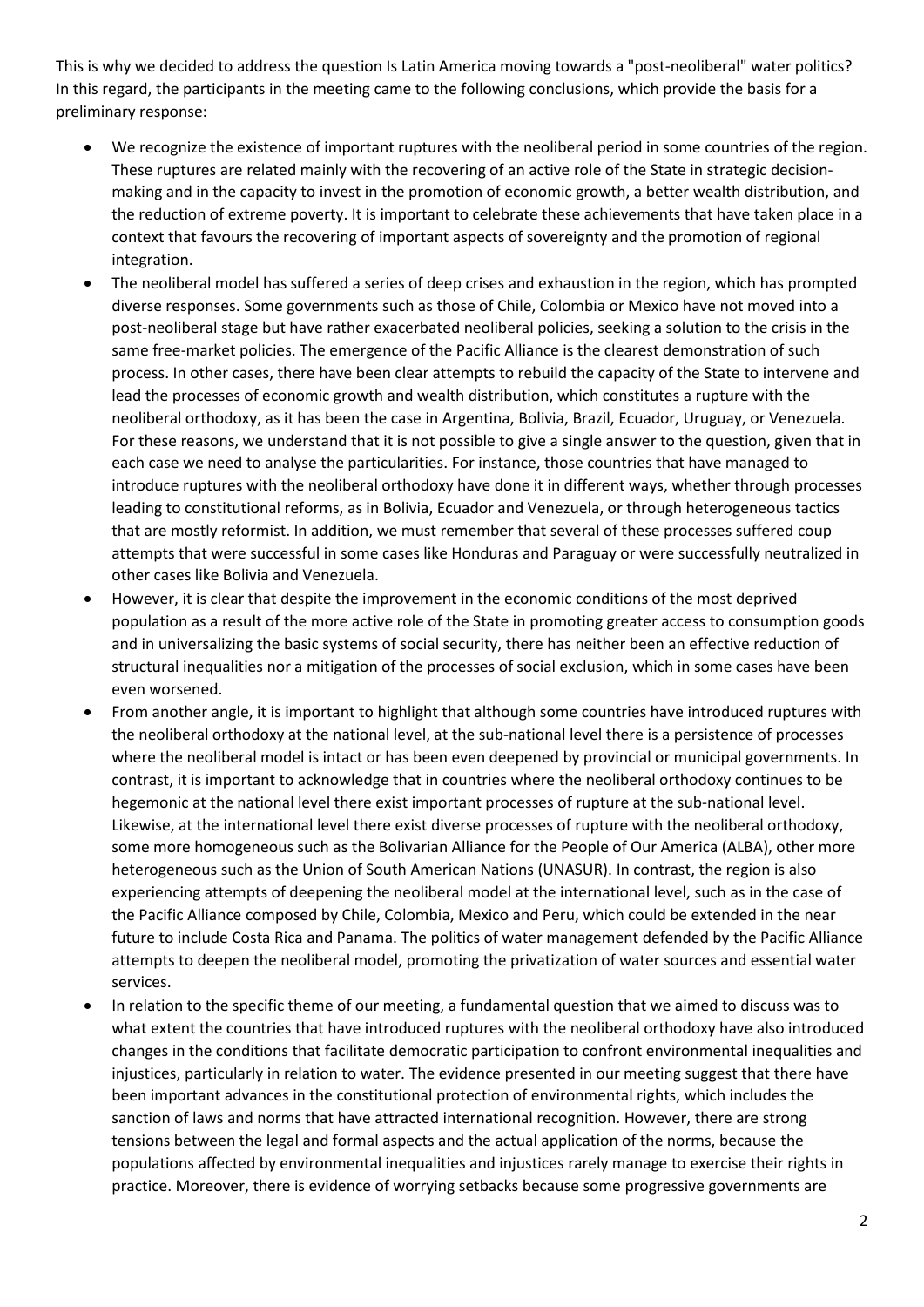applying repressive laws inherited from the military dictatorships or even introducing anti-democratic elements in the legislation and in public policies to criminalize social protests. A case in point is the violation of the rights of indigenous peoples, which contradicts the advances achieved through constitutional reforms and the incorporation of international norms such as the Convention Nº 169 of the International Labour Organization and the United Nations Declaration on the Rights of Indigenous Peoples.

- A disturbing problem, independently of the degree of continuity or rupture with the neoliberal orthodoxy, is the socio-environmental impact of those policies that some authors have termed "growth-centred" [crecimientistas], based on the promotion of a model focused on extractivism and primary exports, whether through large-scale mining, agribusinesses, or mega infrastructures that are being implemented or favoured by the countries of the region. Too often, the implementation of this model is characterized by mechanisms of dispossession and deterioration of water and territories, which exacerbates the processes of production and reproduction of socio-ecological inequalities and injustices. Among other issues, there is a continuity and deepening of processes that have negatively affected Latin America for centuries, such as unequal ecological exchanges or toxic imperialism. These processes are currently experiencing a rapid expansion not just in the traditional "North-South" relation but also increasingly in a "South-South" relation within the region and in relation to other continents, particularly Africa.
- Another alarming topic is that despite the processes of rupture with the neoliberal orthodoxy, for instance through the de-privatization and re-nationalization and re-municipalization of public companies, there exist important contradictions because of the continuity of the process of commodification of common goods and essential public services, such as basic water and sanitation. The inertial forces of neoliberal policies from the 1990s can be seen for instance in a tendency whereby public companies behave as private enterprises, even working as multinationals in other countries. The main problem is that for these companies the main priority is now the production of profit rather than the satisfaction of the needs of the population. This is an area where neoliberal policies have been successful, because they have succeeded in de-legitimizing the notion that the fundamental principle for the provision of essential public services such as basic water and sanitation is to guarantee universal and quality access the services and not the generation of profit. Clearly, to recover our privatized companies and placing them under public control is a necessary but not sufficient condition to re-establish the substantive sovereignty over the living conditions of our populations. Moreover, even the countries currently governed by progressive sectors are promoting old and new forms of privatization of public services, from the traditional concessions to "public-private partnerships", which includes the emergence of regional multinationals ("multilatinas") that behave identically to the European and North American multinationals that in the 1990s represented the quintessence of neoliberalism.

For the above reasons, we consider that it is not possible to give a definitive answer to our question about if Latin America would be heading towards a post-neoliberal water management. We identify an enormous complexity at the regional scale: while some countries and some sub-national regions try to deepen the rupture with the neoliberal orthodoxy inherited from the 1990s, others are clearly committed to the consolidation and expansion of a social order centred on free-market principles. Some authors have termed the latter process "hyper-neoliberalism", whereby the solution to the crisis of neoliberalism is sought in the deepening of the model. In addition, even those countries that clearly try to introduce ruptures with the neoliberal orthodoxy continue to confront the impact of the inertial forces if that model, which is reflected in the continuities and worrying setbacks that include the emergence of authoritarian and repressive processes against social protests.

In our Fifth Meeting we witnessed the presentation of alarming evidence in relation to the continuity and deepening of processes that produce and reproduce socio-ecological inequalities and injustices in Latin America. We discussed these issues in depth with the participation of academics and representatives of the public sector, civil society organizations, indigenous communities from the Andean region, and affected communities. At the beginning of the XXI Century Latin America has a historical opportunity to build more egalitarian and just societies, free from the extremes of poverty and structural inequality. However, there is also a risk of losing the gains made in the last